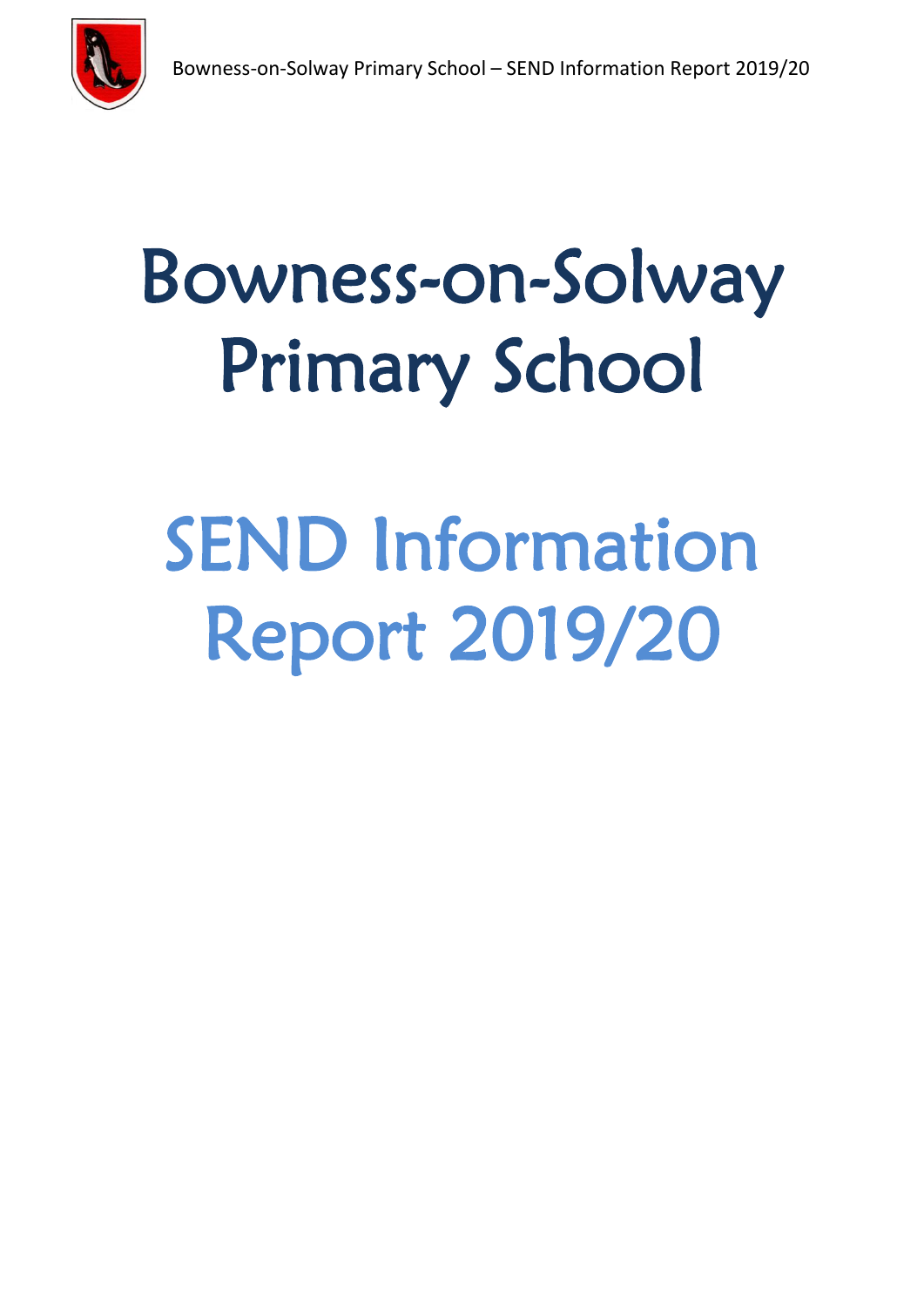

This report is written in conjunction with the school's SEND Policy, Equality Policy and Looked After Children's Policy.

At Bowness-on-Solway Primary School, we endeavour to provide for children with SEND and are committed to integrating them into our school. Any application for entry from a parent or carer, where a child has SEND, will be assessed and, wherever practical, arrangements will be made to accept the child.

'A pupil has SEN where their learning difficulty or disability calls for special educational provision, namely provision different from or additional to that normally available to all pupils of the same age.' (DfE SEND Code of Practice July 2014, section 6.15)

The Special Educational Needs Co-ordinator (SENCo) is Mrs. Kimberley Thompson. (Please visit or call school on 016973 51384 to make an appointment).

#### **How does the school identify children with SEN?**

On entry into the school, all children are assessed using information from the parent or carer and from any previous settings, together with initial teacher observations. Where a special need is identified, procedures will be put in place to support that child.

Teachers and support staff monitor all children's progress throughout the year by doing both formative and summative assessments. If a child appears to be making little or no progress through high quality teaching, including normal differentiation, other suitable interventions will be explored to support the child. This will be done in consultation with the SENCo.

If these approaches are not allowing the child to make progress, then advice from relevant professionals will be sought in consultation with the parent or carer. These may include Educational Psychologists, Speech and Language Therapists and/or Occupational Therapists or Specialist Advisory Teachers. This will enable the school to provide more specialised support for the child.

#### **Arrangements for consulting parents of children with SEND and involving them in their child's education:**

Parents or carers are encouraged to communicate any concerns they may have about their child's progress. In the first instance, this should be discussed with their teacher, either in the termly parents' meeting or earlier through a separate appointment.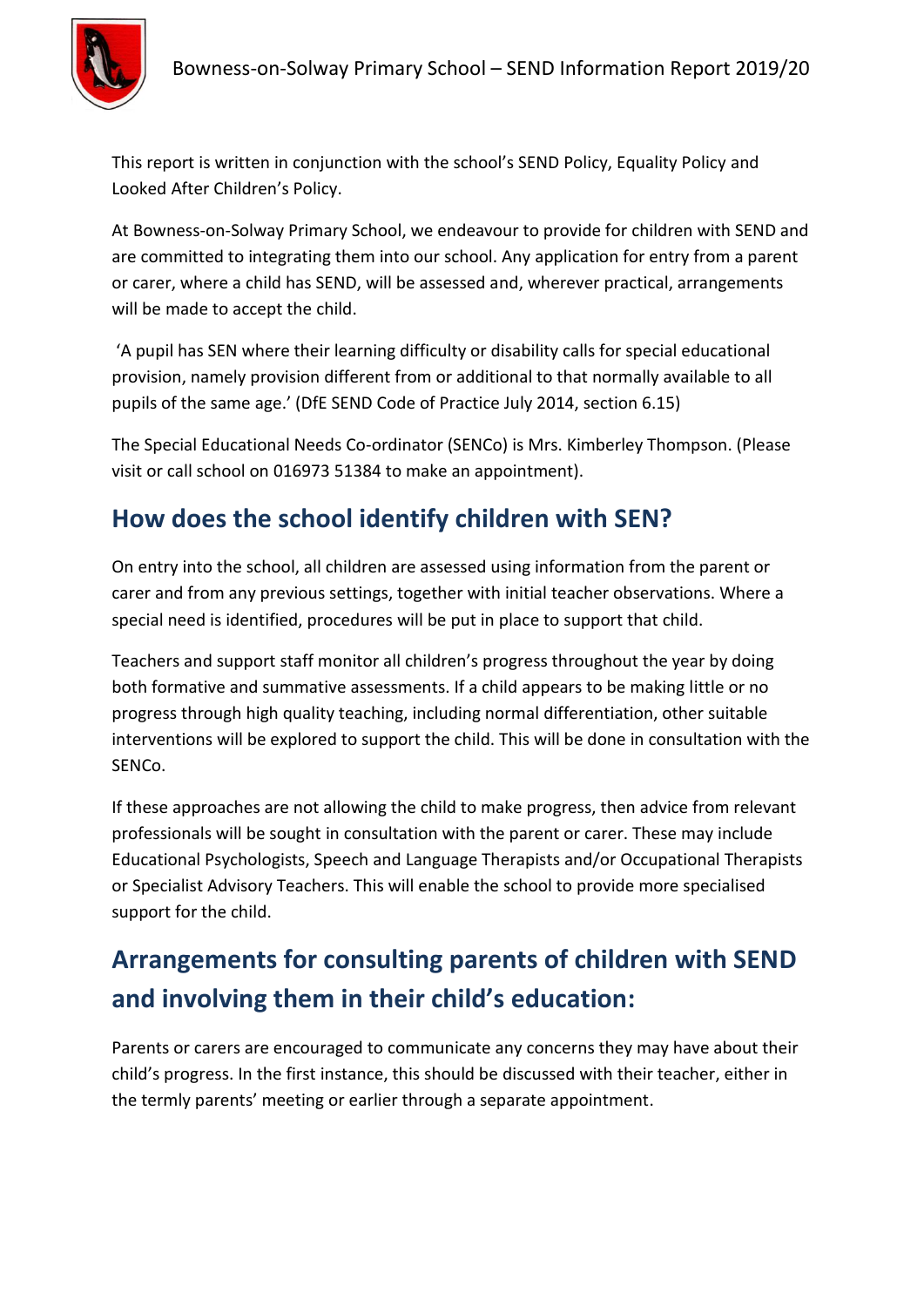

Should the teacher have identified possible areas where progress is not being made at a rate comparable with their age, they will consult the parents/ carers at the termly meeting or by requesting an earlier appointment with them.

At the meeting, an overall picture of the child's development can be discussed and decisions made on how best to intervene. Depending on the needs of the child, the SENCo may also be present and this can be requested by the parents/ carers. Both staff and parents/ carers can ask for additional advice to be sought from external professionals.

All children receive an annual written report on their achievements in different subjects. Parents or carers are encouraged to respond to these reports.

## **Arrangements for consulting young people with SEND and involving them in their education:**

In our school we ask all children about their opinions on their education via an annual pupil survey and pupils with SEND are included in this. We also hold regular 1 to 1 meetings between teachers and children to discuss their successes and where they feel they may need more help. The children self and peer assess their work on a regular basis, both when working as a whole class and in small group and one to one activities and this is differentiated for children with SEND.

**Arrangements for assessing and reviewing children and young people's progress towards outcomes, including the opportunities available to work with parents and young people as part of this assessment and review:**

High quality teaching provides all our pupils with opportunities to learn. However, sometimes this does not lead to all children making the expected progress.

At this point, if a child has not made the expected progress, they may need to be referred on to the graduated approach of Assess, Plan, Do and Review as required by the DfE SEND Code of Practice (2014).

#### **Assess**

Both formative and summative assessments that have been collated for a child will be used to identify any gaps in learning or understanding and levels of progress will be gauged. This will form the basis of planned support. Both parents or carers and the child will be given the opportunity to express their opinions and concerns in a meeting with the class teacher (and SENCo when required or requested).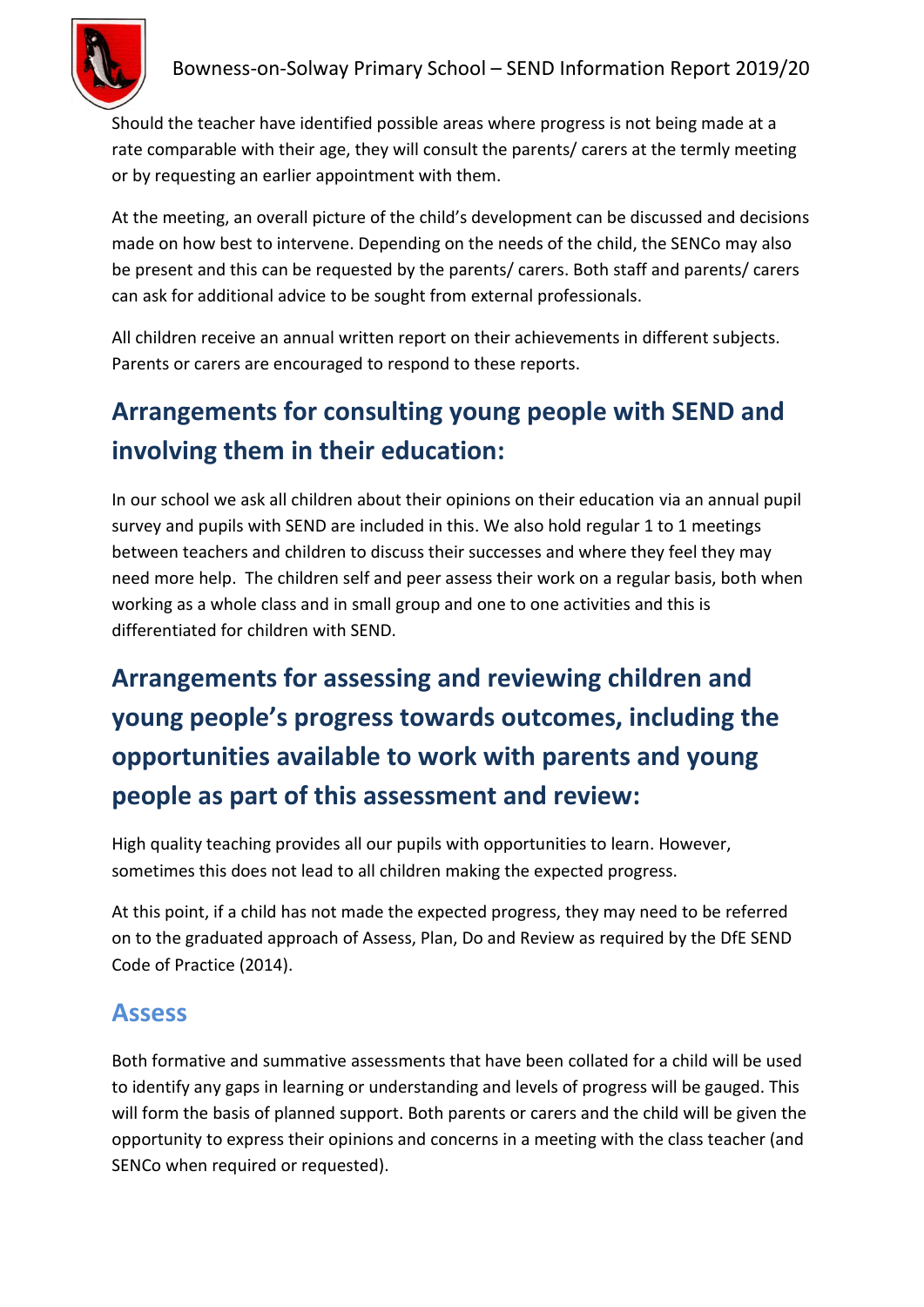

Using the assessment, the suitable interventions and other support will be planned for within the classroom using resources from the school. These may include targeted short term programs to allow the child to then work effectively alongside their peers. The use of small group work within the classroom may be appropriate. These decisions will be made on an individual basis.

#### **Do**

The planned actions will be carried out within the time-frame that has been decided.

#### **Review**

During and after the interventions are in place, the impact they are having on the child's learning and understanding will be reviewed. At the end of the intervention or after a given time period, the overall outcomes will be assessed and a joint decision made with both staff, parents/ carers and pupils as to how to proceed will be made. Adjustments can be made to the plans as required if they are proving not to be having the desired impact.

This process may be repeated using different or extended provisions to enable to the child to make significant progress.

All children in the school are involved in setting and reviewing their targets. Should a child be assessed as having SEND, there may be an Individual Education Plan (which we call the Pupil Passport) put in place for them. In our school, this takes the form of a child friendly plan with the roles and responsibilities of staff, parents/carers and children clearly set out. All of these people are encouraged to be part of the target setting process, making contributions to show the progress of the child and the reviewing of them once a term in a parent/ pupil and staff structured review meeting. These can take place more frequently where required.

When the Pupil Passport is drafted the child is present and, where appropriate, takes part in formulating their own targets and records them on an individual target sheet. The teacher discusses with them their achievements and the elements they would like to improve. These may cover different areas of need depending on the pupil.

Should the support and interventions put in place be seen not to have an impact and it is thought that the child requires further help, the advice of outside professionals may be asked for. This can be requested both by parents or carers and staff, although the parent/ carer's consent must be sought before this proceeds and they will be required to have input on an Early Help Assessment form. Outside agencies may not carry out observations and assessments on pupils without the parents/ carers written consent.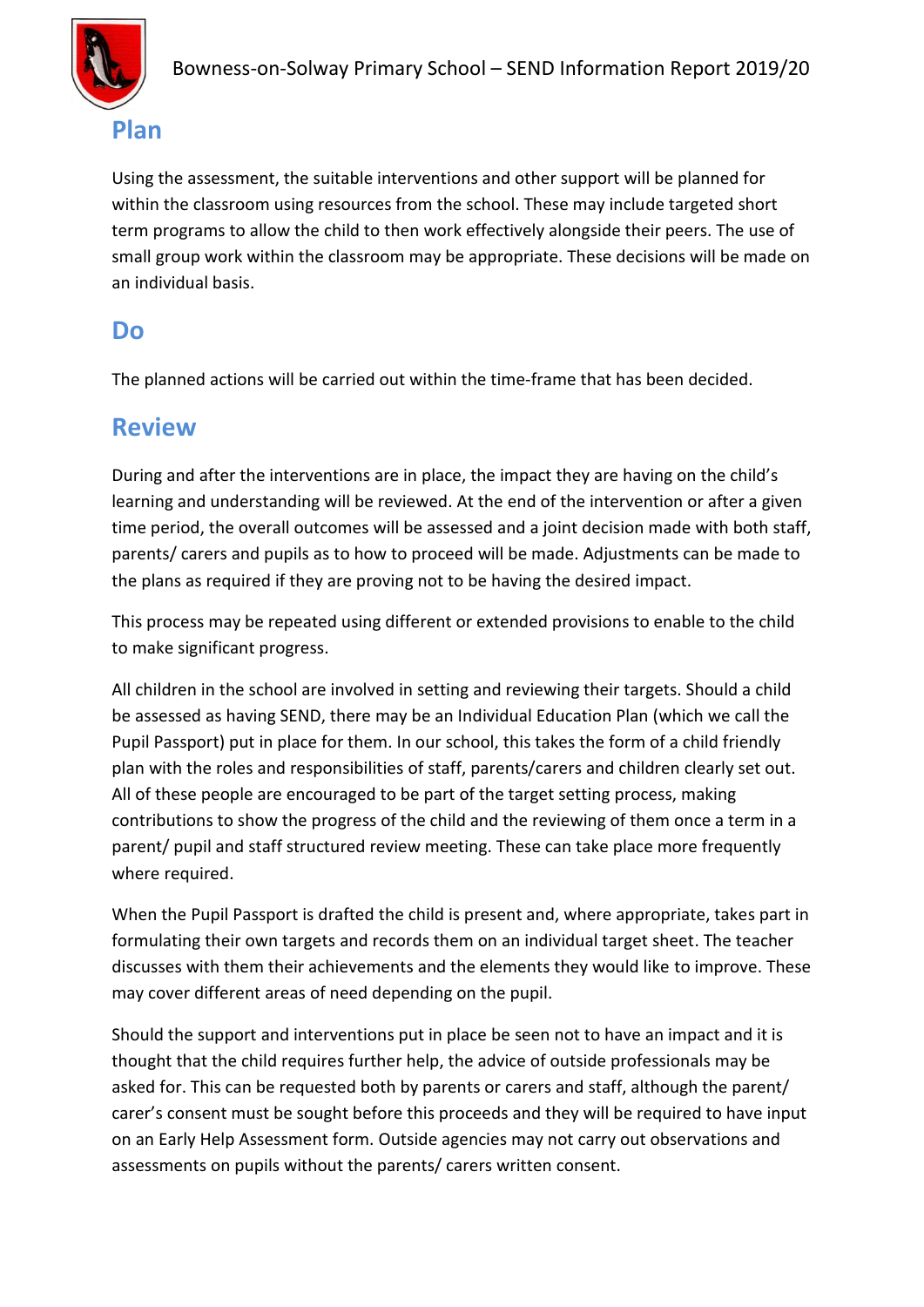

If, after the school has taken every relevant and purposeful action to support the child and the expected progress has not been made, an Education, Health and Care Plan (EHCP) needs assessment may be requested from the Local Authority (LA). School staff and parents will need to look carefully at the level of need experienced by the child which is outlined in the Local Authority SEND handbook. .

After the request has been made to the LA, they will decide whether they think the child's needs (as described in the paperwork provided) require an EHCP. If the LA agree that the child meets the criteria for an EHCP, they will compile an EHCP which will clearly outline the support the pupil should receive, and what strategies must be put in place, in line with the child's desired outcomes. If they do not think the child would benefit from an EHCP, they will ask the school to continue with the current support.

# **Arrangements for supporting children and young people in moving between phases of education and in preparing for adulthood:**

When moving into different classes, all children are given the opportunity to spend additional time in their new environment before the end of the academic year. For some children with SEND, this may need to be extended and this will be done on an individual or small group basis. It may involve spending short periods of time in the new classroom with a member of staff that they are most comfortable with. Key staff from Bowness-on-Solway will complete home visits for Reception children as well as visit their nursery setting as applicable.

All pupils leaving our school are encouraged to make use of visit days provided by the secondary schools or other settings. It may be necessary for children with SEND to make extra visits to give them time to orientate themselves both with the new building and also to become familiar with the resources available there. The SENCo and class teacher will liaise with the staff from the new setting in order to provide a smooth transition. Information regarding the needs of the child will be discussed prior to changing schools so that suitable provision is in place when the pupil moves to their secondary setting.

## **The approach to teaching children and young people with SEND:**

High quality teaching with ambitious expectations are integral for all our children to make significant progress and we ensure this for all pupils, regardless of their abilities. Teaching is built on what a child already knows, can do and can understand, being differentiated for all abilities. The teaching staff carefully check on progress and will decide on any gaps in pupils understanding/learning which will need addressing. Specific strategies may be put in place where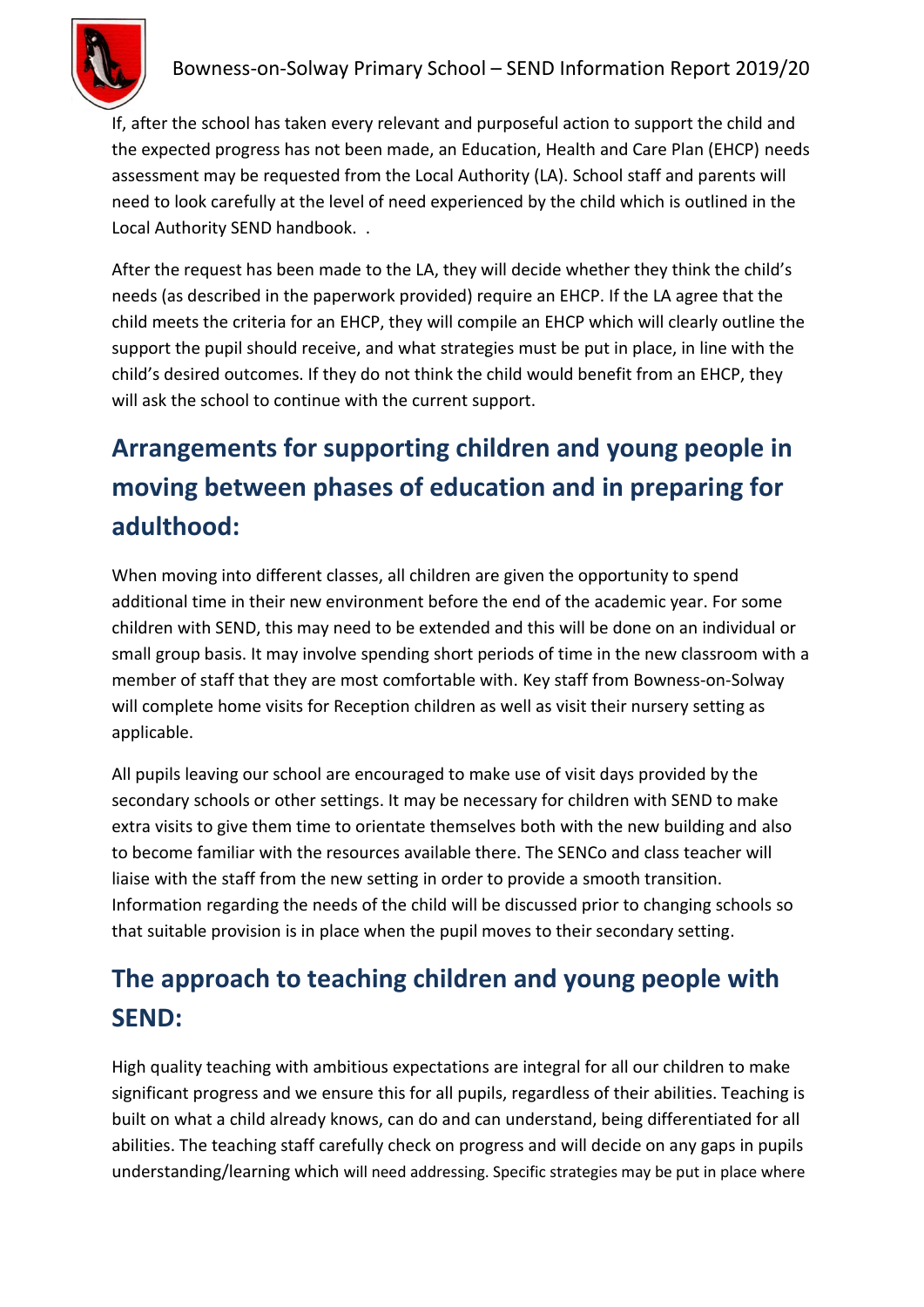

appropriate. Small group work and/or one to one activities either within the classroom or withdrawal may be used.

If an EHCP is in place, the specific provisions outlined in the plan will be put in place for your child. Any additional adult assistance may be used to support the child with whole class learning, run individual programs or teach small groups including the child with SEND to allow for social interaction with their peers. The funding may also be used to source additional educational resources to aid the pupil's learning.

Children with SEND are encouraged to take part in all aspects of school life, including extracurricular activities such as sport and educational visits.

# **How adaptations are made to the curriculum and the learning environment of children and young people with SEND:**

All children have access to a broad and balanced curriculum that is appropriate to their age and abilities. Activities are differentiated and resources are provided to allow all children to take part. If specialist equipment is required, the school will endeavour to provide this where possible. Support staff are deployed depending on their expertise and this may mean that a child works with a variety of adults. However, each child on our school SEN register will have a key adult who works specifically with that child.

# **The expertise and training of staff to support children and young people with SEND, including how specialist expertise will be secured:**

Annually, teachers and support staff's development needs are identified and they are encouraged to attend LA or nationally recognised courses and conferences to enhance and update their knowledge. Should a particular need arise, staff are able to access appropriate training additional to this.

As well as training taking place away from the setting, LA advisory services, such as educational psychologists, teachers from the Specialist Advisory Teaching Service or other special needs practitioners, may give in house support to staff to meet specific needs.

Both the school's SENCo, Mrs. Kimberley Thompson, and the Head teacher hold the National Award for Special Educational Needs Co-ordinators (NASC), which is a statutory qualification as set out in the SEND Code of Practice (2014).

Three members of staff (Susan Davies, Diane Misselbrook and Elaine Turnbull) have accessed professional development in Nurture groups while Mrs Misselbrook has also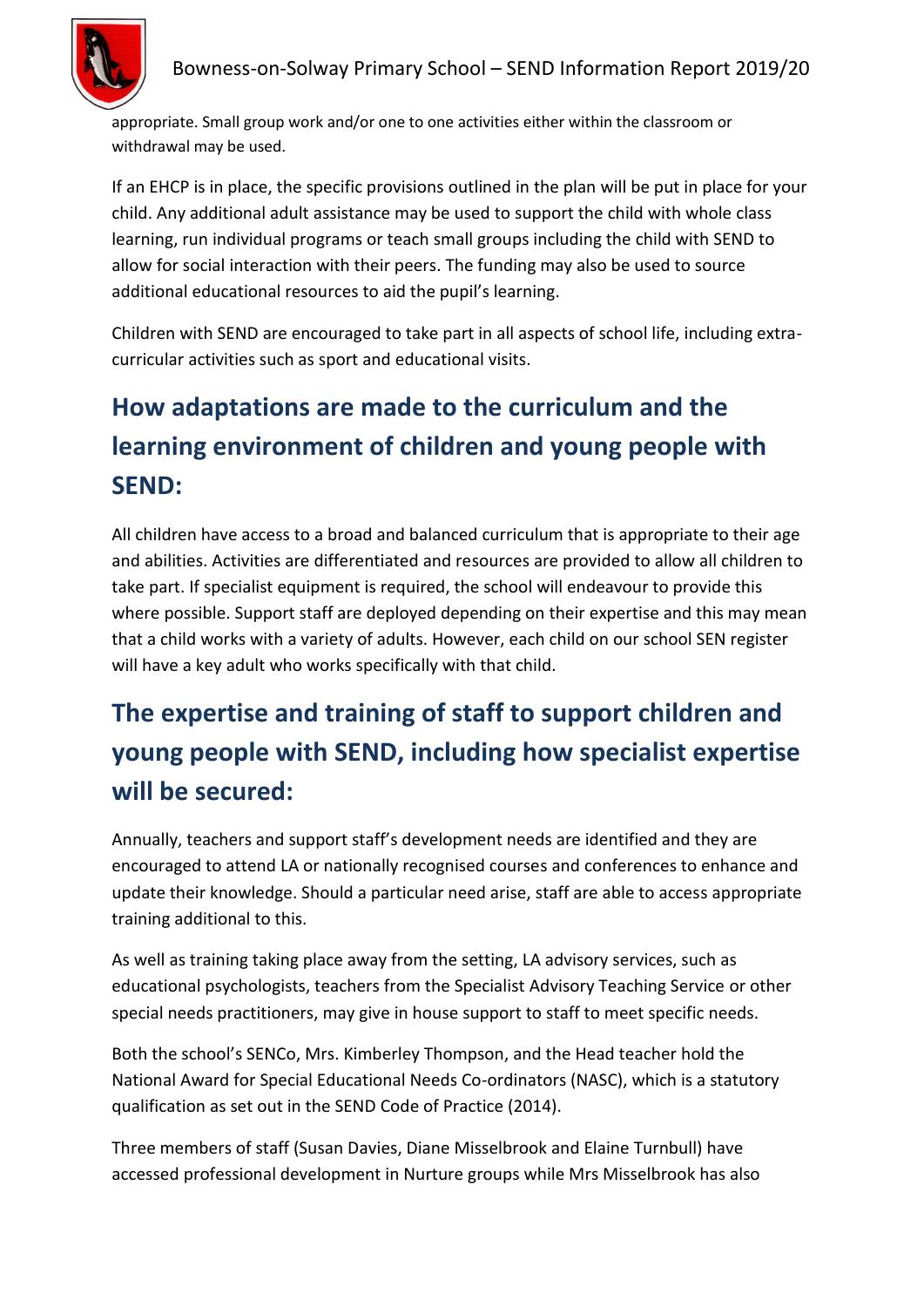#### Bowness-on-Solway Primary School – SEND Information Report 2019/20

accessed training on Lego Based Therapy, which she cascaded to staff. On a Monday afternoon, Elaine holds nurture group and Lego based Therapy sessions for those children we have identified as likely to benefit. Mrs. Misselbrook and Mrs Turnbull have also completed Kidsafe UK training. We are a Kidsafe school. These training sessions are delivered on a Tuesday afternoon to all classes throughout the school, teaching children strategies to enable them to be safe.

All children in school are encouraged to talk to any adult if they have a problem, but specifically know that they can approach their 'Trusted Grown Ups' as identified in Kidsafe training.

All members of staff at our school have completed Level 1 safeguarding training with several members of staff trained up to level 2 and level 3.

### **Evaluating the effectiveness of the provision made for children and young people with SEND:**

As already stated in this report, the effectiveness of provision is continually evaluated and either continued, where appropriate, or changed. This is done in consultation with parents or carers and, where required, with other professionals. We want all children to be able to make progress and achieve to the best of their abilities.

**How the school involves other bodies, including health and social care bodies, local authority support services and voluntary sector organisations, in meeting children and young people's SEN and supporting their families:**

As and when needs arise, the school can ask for advice and interventions from outside agencies. We have a good working relationship with educational psychology service, various therapist services and other health and social care services. The requirement for these services will be assessed on an individual basis and they will then be contacted, in consultation with the parents or carers.

#### **Arrangements for handling complaints from parents of children with SEN about the provision made at the school:**

The first point of contact should be the class teacher, to discuss any concerns. The SENCo may be asked to attend this meeting, or asked for their advice, so that the matter can be resolved promptly. If it is not dealt with satisfactorily, complaints about the special educational provision should be directed to the head teacher. Should the issue remain